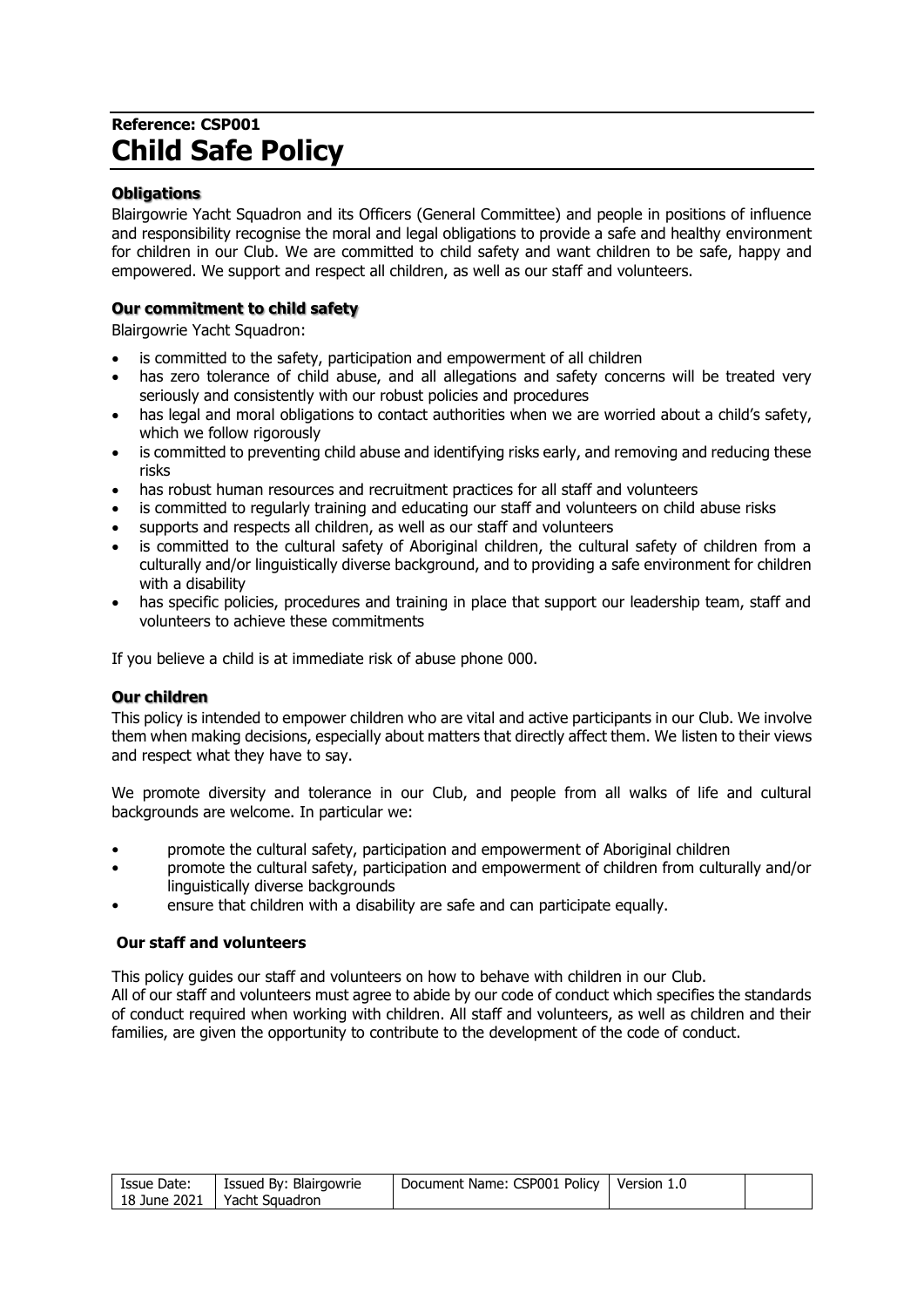# **Training and supervision**

Training and education is important to ensure that everyone in our Club understands that child safety is everyone's responsibility.

Our Club culture aims for all staff and volunteers (in addition to parents/carers and children) to feel confident and comfortable in discussing any allegations of child abuse or child safety concerns. We train our staff and volunteers to identify, assess and minimise risks of child abuse and to detect potential signs of child abuse.

We also support our staff and volunteers through ongoing supervision to:

- develop their skills to protect children from abuse
- promote the cultural safety of Aboriginal children, the cultural safety of children from linguistically and/or diverse backgrounds, and the safety of children with a disability

New employees and volunteers will be supervised regularly to ensure they understand our Club's commitment to child safety and that everyone has a role to play in protecting children from abuse, as well as checking that their behaviour towards children is safe and appropriate. Any inappropriate behaviour will be reported through appropriate channels, including the Department of Health and Human Services and Victoria Police, depending on the severity and urgency of the matter.

## **Recruitment**

We take all reasonable steps to employ skilled people to work with children. We develop selection criteria and advertisements which clearly demonstrate our commitment to child safety and an awareness of our social and legislative responsibilities. Our organisation understands that when recruiting staff and volunteers we have ethical as well as legislative obligations.

All people engaged in child-related work, including volunteers, are required to hold a Working with Children Check and to provide evidence of this Check.

We carry out reference checks for paid staff positions to ensure that we are recruiting the right people.

#### **Fair procedures for personnel**

The safety and wellbeing of children is our primary concern. We are also fair and just to personnel. The decisions we make when recruiting, assessing incidents, and undertaking disciplinary action will always be thorough, transparent, and based on evidence.

We record all allegations of abuse and safety concerns using our incident reporting form, including investigation updates. All records are securely stored.

If an allegation of abuse or a safety concern is raised, we provide updates to children and families on progress and any actions we as a Club take.

#### **Privacy**

All personal information considered or recorded will respect the privacy of the individuals involved, whether they be staff, volunteers, parents or children, unless there is a risk to someone's safety. We have safeguards and practices in place to ensure any personal information is protected. Everyone is entitled to know how this information is recorded, what will be done with it, and who will have access to it.

| Issue Date: | Issued By: Blairgowrie        | Document Name: CSP001 Policy   Version 1.0 |  |
|-------------|-------------------------------|--------------------------------------------|--|
|             | 18 June 2021   Yacht Squadron |                                            |  |